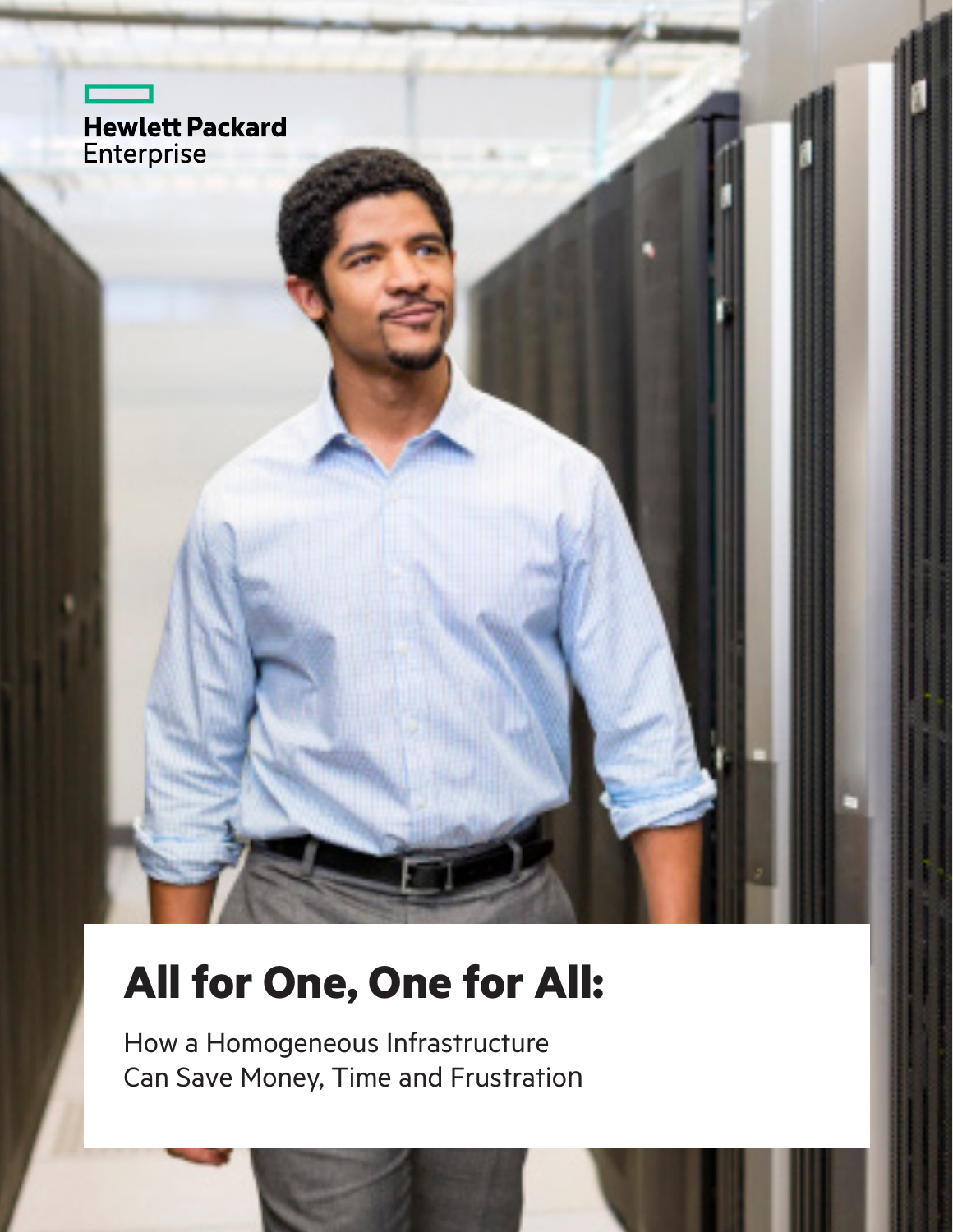## **Table of Contents**

| The Inefficiencies Inherent in Multi-Vendor Infrastructures |
|-------------------------------------------------------------|
| The Benefits of a Homogeneous Infrastructure                |
| Building the Right Infrastructure for Your Business         |
| Putting It All Together                                     |
|                                                             |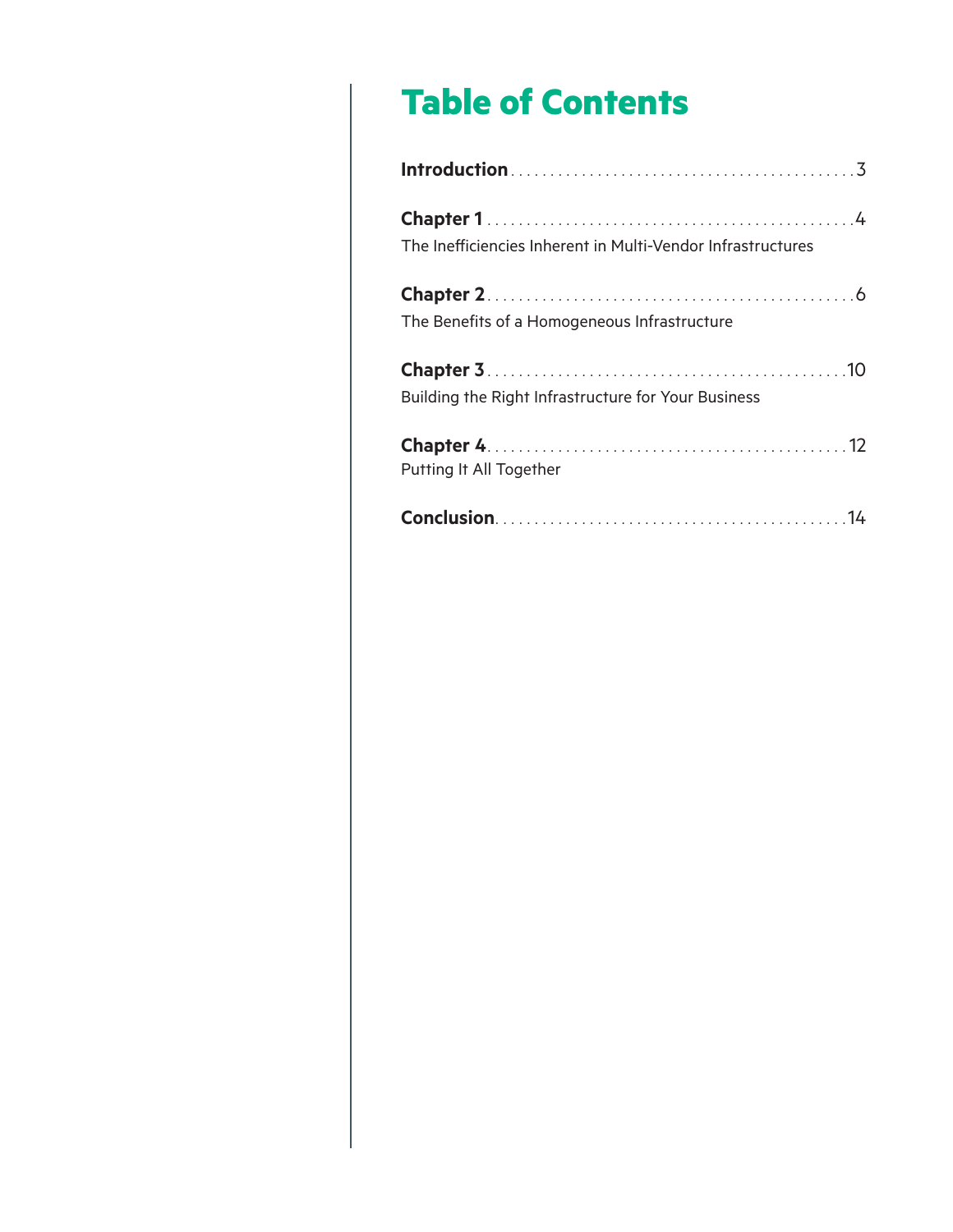

## **Introduction**

As your company grows, so do its IT needs. Priorities change. New issues surface. It's a common scenario: Just to get by, you amass a load of IT equipment from various venders, creating a mishmash infrastructure that isn't as efficient as it should be, and one that may not be reliable.

This "Frankenstein" setup can cause headaches for your IT team. While all infrastructure vendors manufacture to industry standards, sometimes there's a slight quirk—and suddenly, your equipment from this vendor won't quite fit in the rack from that vendor.

Calling on a warranty or getting sales or technical help becomes an uncertain process. If you're trying to install an HPE server in an APC rack, for example, who would be responsible for helping if you have an installation issue? The headache and wasted time can leave your IT team members frustrated when they have other pressing projects they need to focus on.

The far simpler solution: Build or fill in your IT infrastructure with equipment from a single vendor that provides top-of-the-line servers, storage and networking equipment with power management and rack solutions designed to work together.

This eBook explores the benefits of a homogeneous IT infrastructure that works seamlessly, eliminating incompatibility issues and freeing up IT staff to move on to other projects.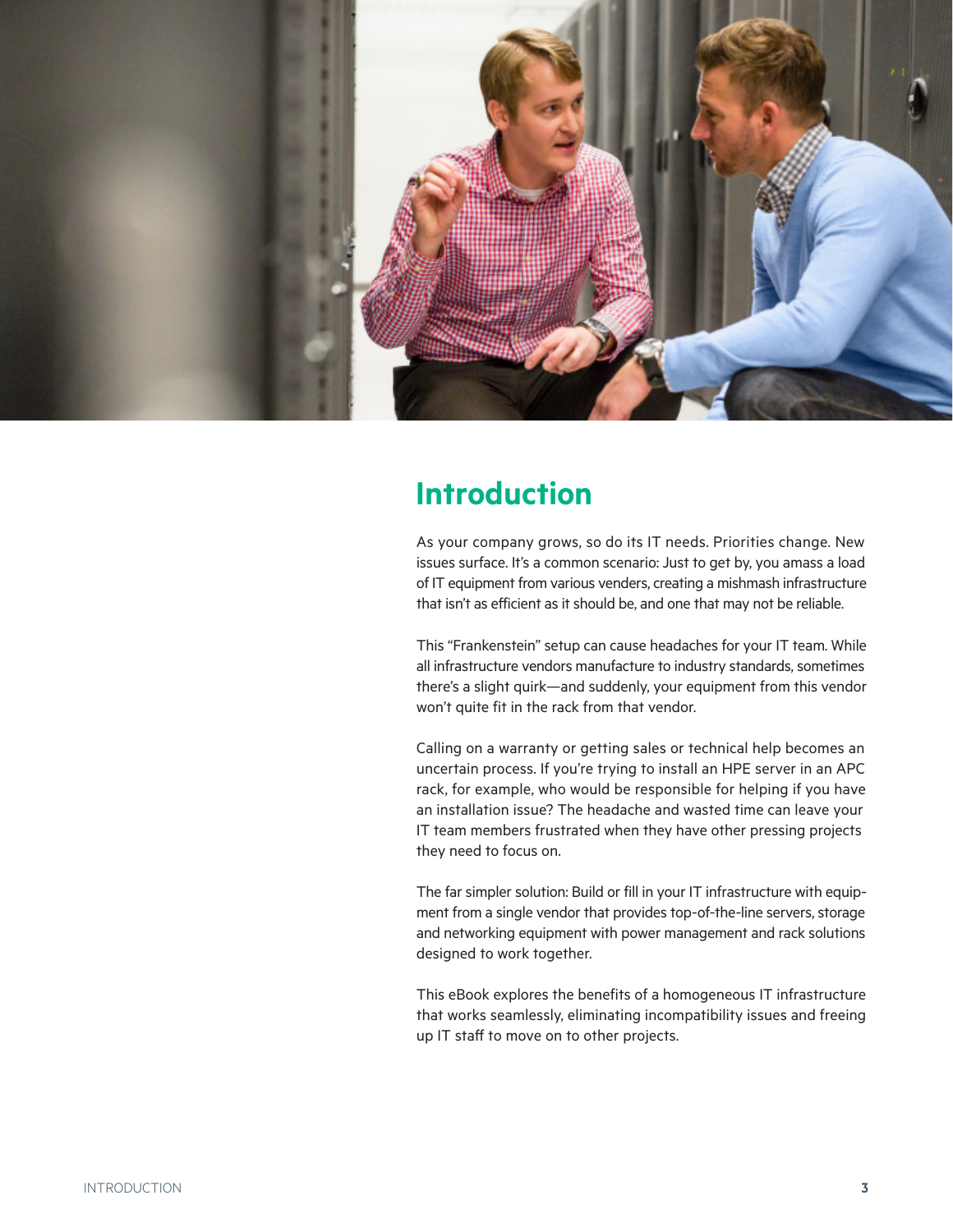**CHAPTER 1:**

**The Inefficiencies Inherent in Multi-Vendor Infrastructures**

CHAPTER TITLE GOES HERE **4**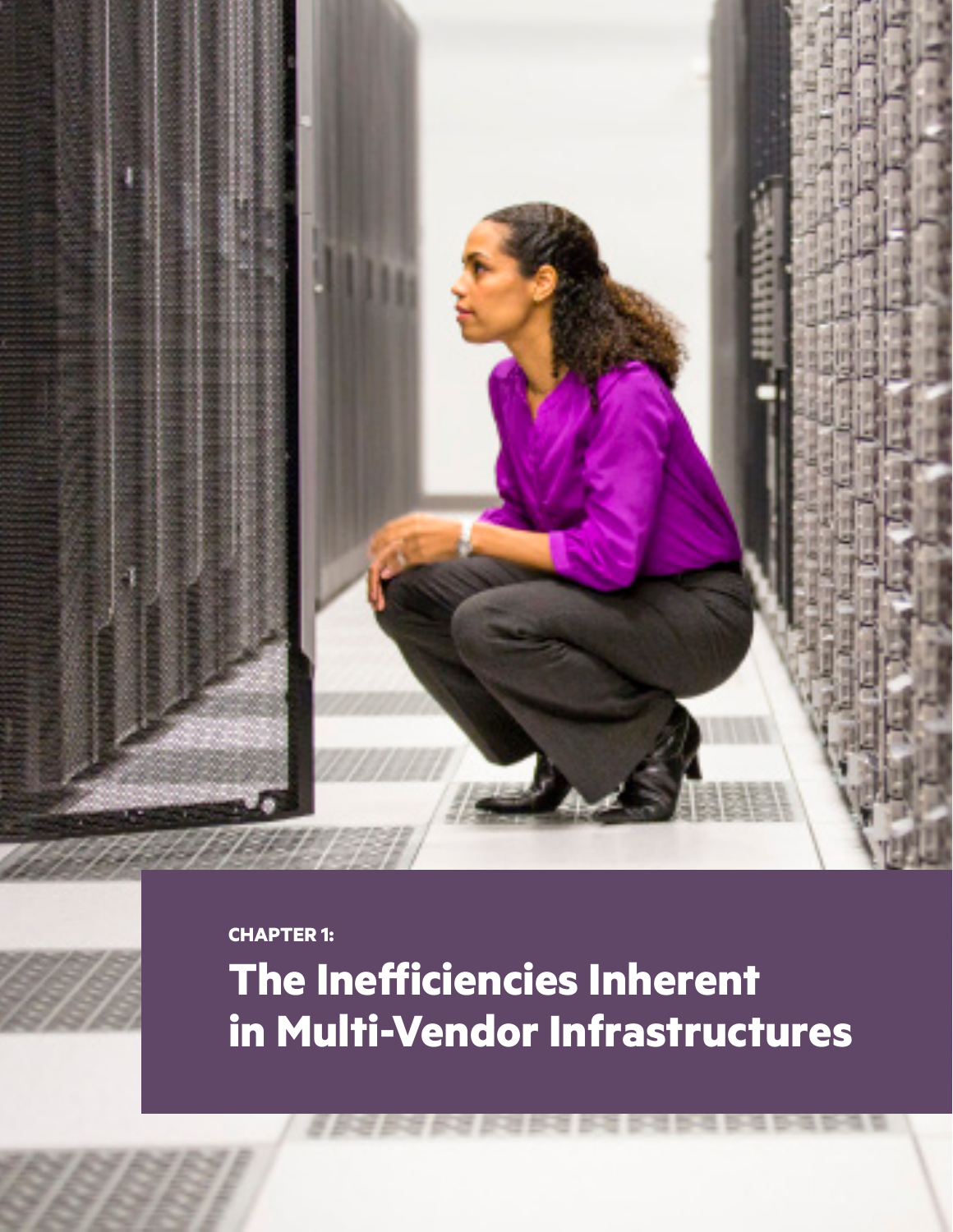"It would be silly, a waste of money, to buy a whole new rack. But who wants to bang on a server every time you close a rack door? So we ended up taking the doors off just because of that one server." 1

**NICK ANTONE** Director of Information Services at ESN Buying the day's most affordable equipment might make short-term sense to your organization's bottom line, but maintaining multi-vendor environments can easily cost more in the long run because of inevitable support and service issues.

It begins with the need for IT professionals to study up on multiple pieces of equipment and processes. While the same type of devices may perform the same task, the vendor implementation is likely different. And when experienced IT pros leave, they take extensive knowledge with them, requiring organizations to train up a new pro on multiple processes.

Although vendors make rack equipment to standard dimensions, there can be slight variations in the final product. For defense contractor ESN, these very slight variations resulted in a rack that couldn't close without scraping against the server inside.

"It would be silly, a waste of money, to buy a whole new rack," Director of Information Services Nick Antone said. "But who wants to bang on a server every time you close a rack door? So we ended up taking the doors off just because of that one server."1

This lack of a front door leaves the infrastructure vulnerable, which is not advisable for any organization interested in keeping data safe and the network up and running. Frankenstein systems can lead to problems between different pieces of equipment, issues that require time-consuming work from IT specialists to solve.

If your staff wants expert advice to solve an issue, it must determine which vendor to contact—which often won't help, because in multivendor environments, it's hit or miss getting one vendor to take ownership of such an issue.

Plus, there are multiple vendor relationships to maintain, multiple support contracts to renew, and multiple Service Level Agreements to keep track of. For an already-busy IT team, this can seem overwhelming.

Clearly, neglecting to converge infrastructure into a single vendor can cost an IT team more energy in the long run—and cost your company productivity.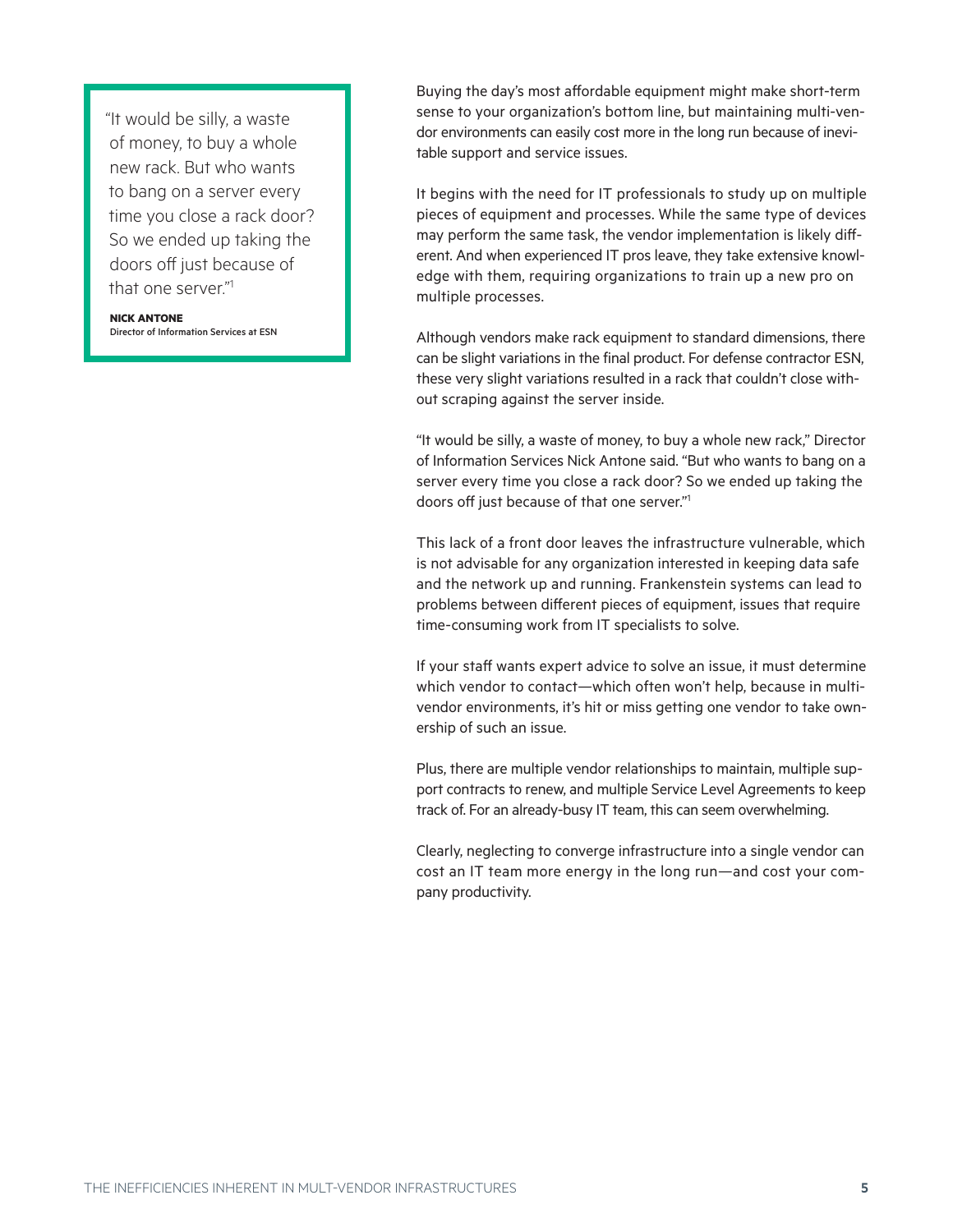**The Benefits of a Homogeneous Infrastructure CHAPTER 2:**

CHAPTER TITLE GOES HERE **6**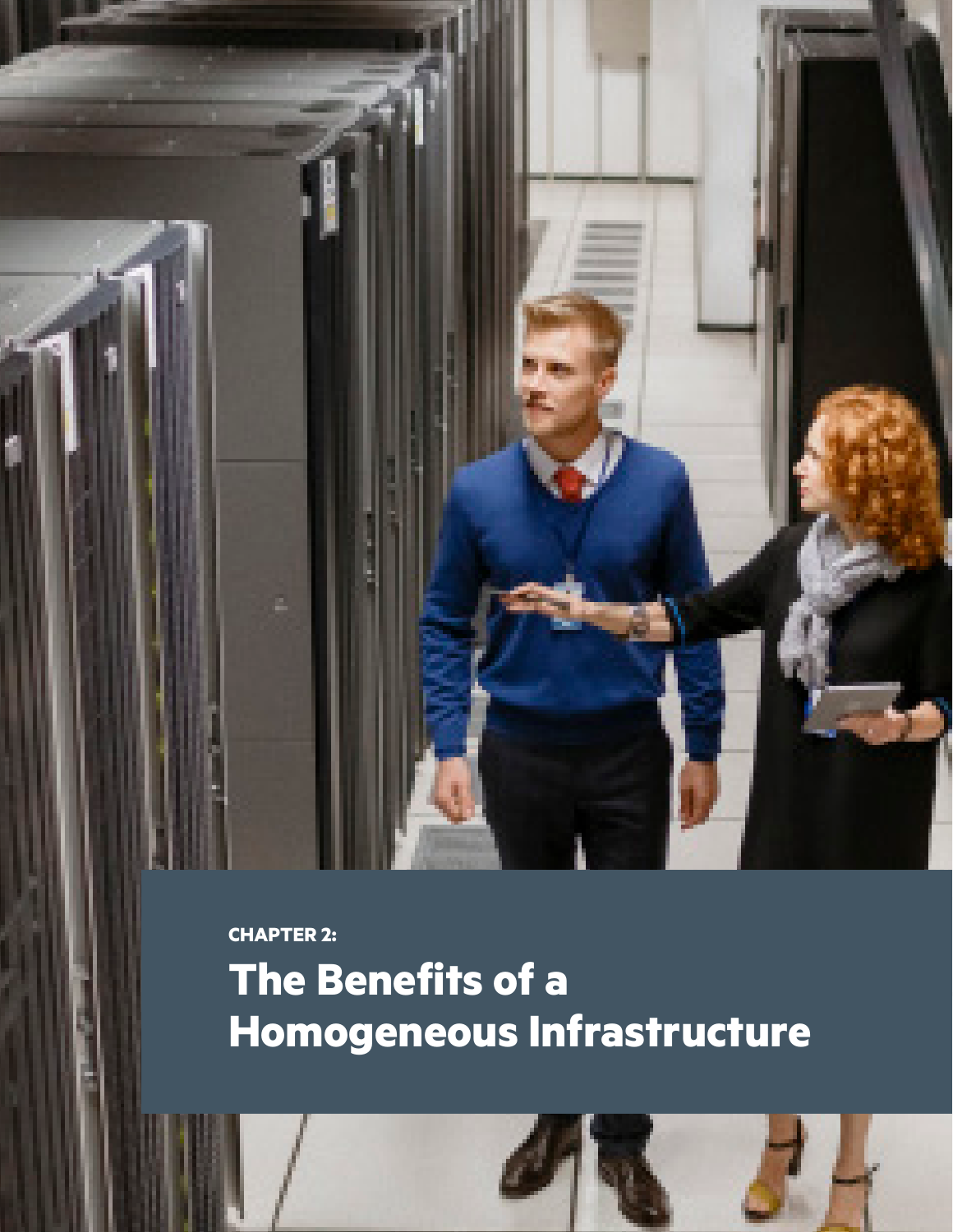

"In a bid to cut costs and streamline maintenance, many companies are turning to single-vendor IT systems as opposed to a 'best of breed' solution."

**IT CONSULTANTS** *TeamQuest2*

The answer to this mishmash infrastructure? A meticulous approach to a single-vendor setup for your entire IT infrastructure. Organizations can also opt to acquire new industry-standard equipment that works with current mission-critical servers, networking and storage systems.

Homogeneous networks are less expensive to support because regular maintenance and troubleshooting are easier, and there's one point of responsibility when a problem arises. Most vendors have a shared operating system and troubleshooting tools across their entire product line, meaning the IT team only has to learn one process. And because the vendor's support engineers are familiar with all components from end to end, they're more capable of troubleshooting problems.

IT professionals in a recent Spiceworks SpicePanel experienced firsthand just how seamless a homogeneous infrastructure could be and how much easier it made their jobs. Eighteen professionals from the Spiceworks IT Community, across industries, tested an HPE rack and power infrastructure. They were given an HPE 42U Advanced Series rack, Metered power distribution unit (PDU), Basic PDU, rack-mount uninterruptible power supply (UPS), rack-mount KVM switch and console to plug into their existing systems.

## Their feedback reflects the value of the single-vendor approach.

Jeremy Rockow, network administrator with Cascade Die Casting Group Services in Michigan, commented on how everything fit beautifully together in the rack, saving space and eliminating clutter in the server area. "We were able to put in our existing server, switch, patch panel, and the other items provided by HPE. This worked out excellent as we have been trying to implement 5S at that location and we really needed some extra neatness for our area." Said Matt Morris, tech support coordinator for Belpre City Schools in Ohio: "It's a lot better than what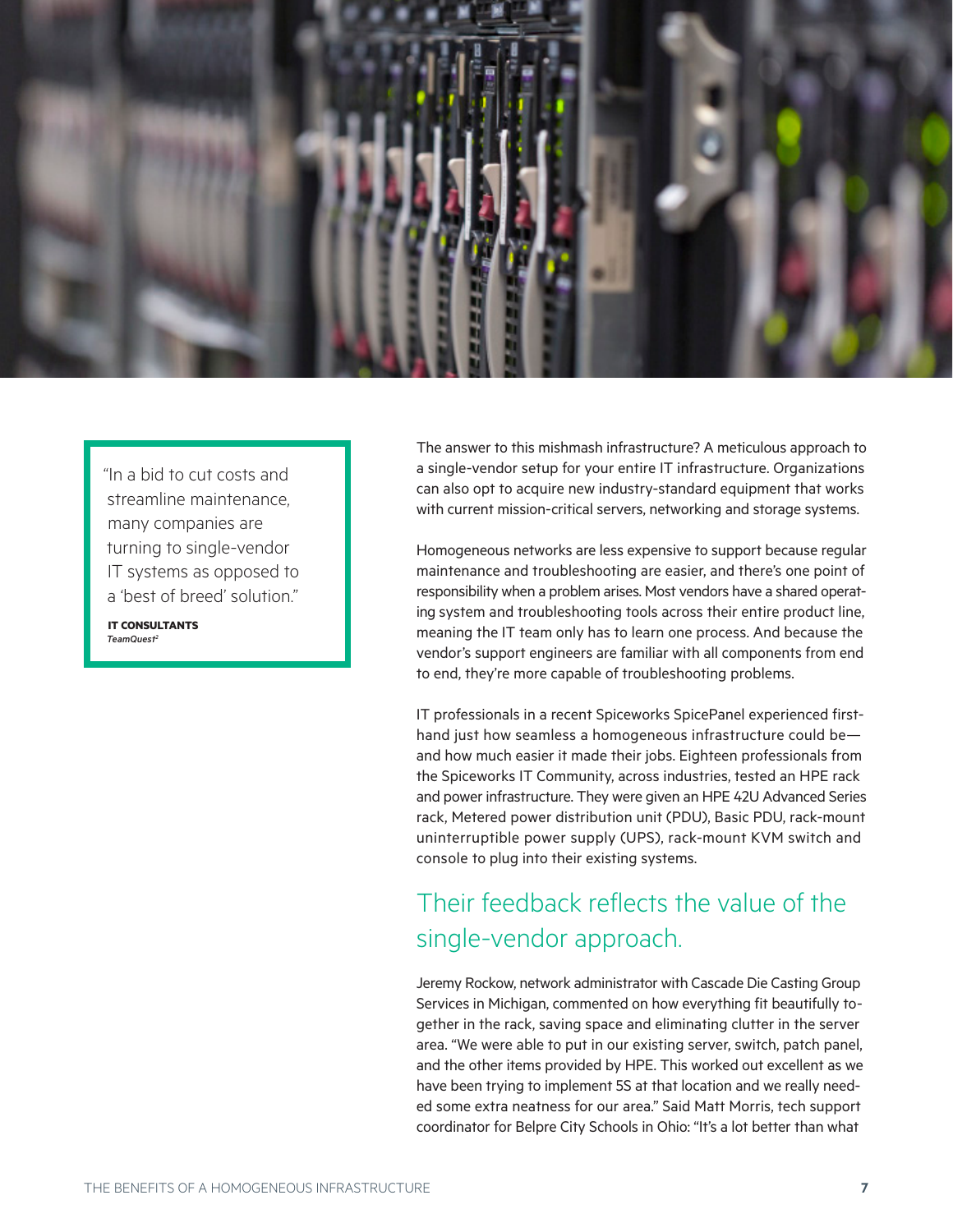I had to deal with before, when I had different bits and pieces from different manufacturers to work with."

While some might point out that everything is standard in racks, it's different—and so much easier to assemble—when you have something premade for specific equipment, said ESN's Antone. For example, the PDU could be mounted on the side of the rail instead of going across the front, which was a big deal to Antone. "You're using the rack as it came; you don't have to adjust anything; you're able to open the box, pop everything into the rack, and it's just done. Yes, it's standard rack space mounting as far as the distance from the holes, but the placement of these things sometimes precludes putting them in certain configurations [in multi-vendor setups]. It's the little things that make life easier."

Many of today's vendors understand customers are seeking a wider range of equipment from their suppliers. They're responding with tools that allow customers to more easily build their infrastructure from their inventory all at once, allowing them to map out an infrastructure that meets their needs.

In this way, the single-vendor approach speeds design and deployment of the infrastructure and provides better integration.

Single-vendor doesn't mean "the same as everyone else's." Larger vendors have enough offerings to allow IT teams to customize their infrastructures to better meet the needs of a unique organization that fits together better—physically and virtually—than an infrastructure customized with parts from different vendors.

### **Benefits of a single-vendor IT infrastructure:**



There's a single negotiation partner  $\overline{Q}$   $\overline{Q}$  There's no finger pointing between



Buying, delivery and support procedures are set up once and stay in place



vendors when issues arise



Less staff training is required because the IT team only has to focus on one product line



It's easier to build trust in a single vendor  $\mathbf{Q}$  There's less risk new products will have a



negative impact on running systems or be incompatible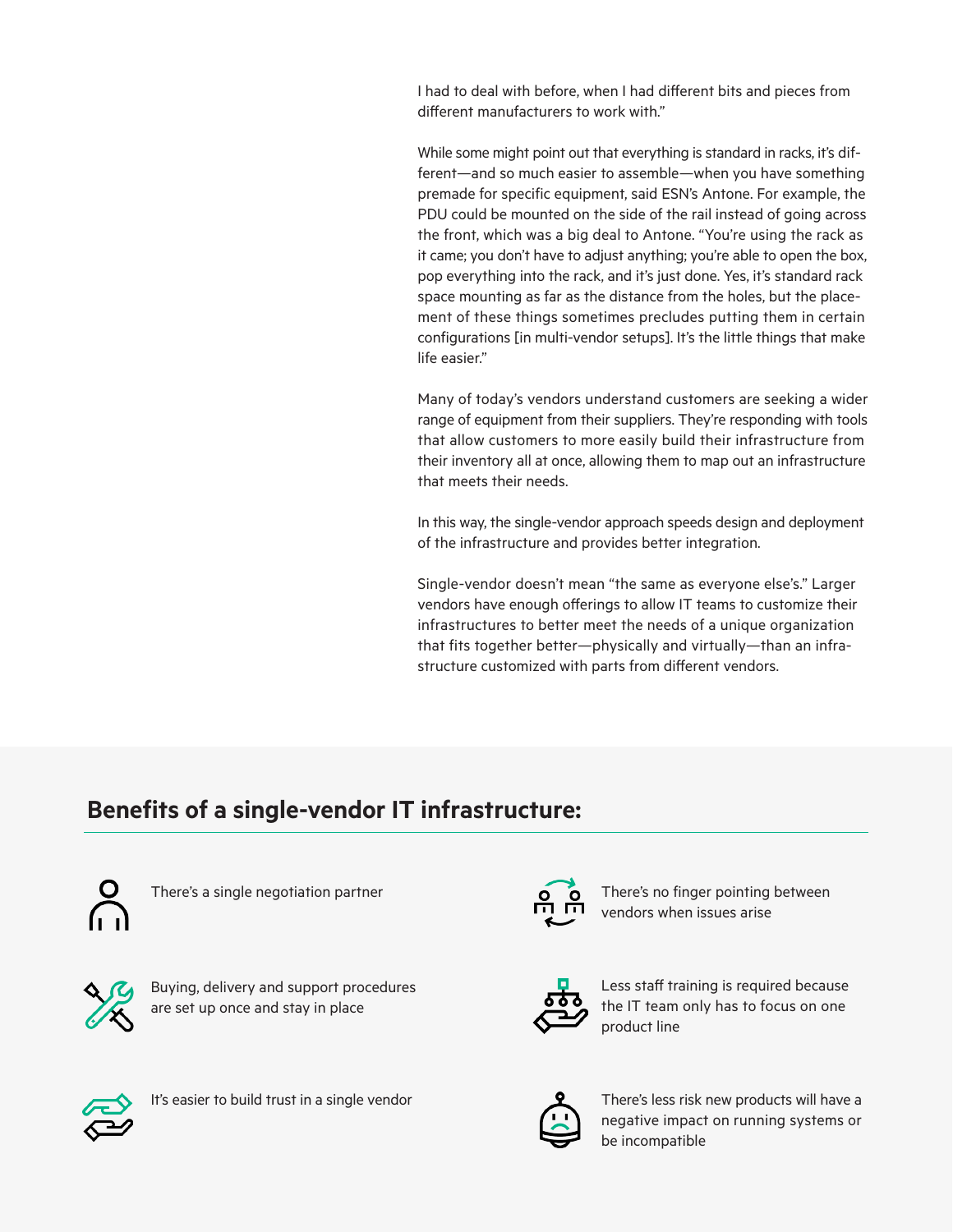Some commentators argue the single-vendor solution could take away some degree of an organization's control over infrastructure. What if an organization finds itself stuck with specific technology that may lose its relevance in the future, or is unable to adapt to a new OS or protocol?

An experienced, proven vendor is likely to grow and adapt as technology changes. That's why finding the right vendor and the right equipment is essential.

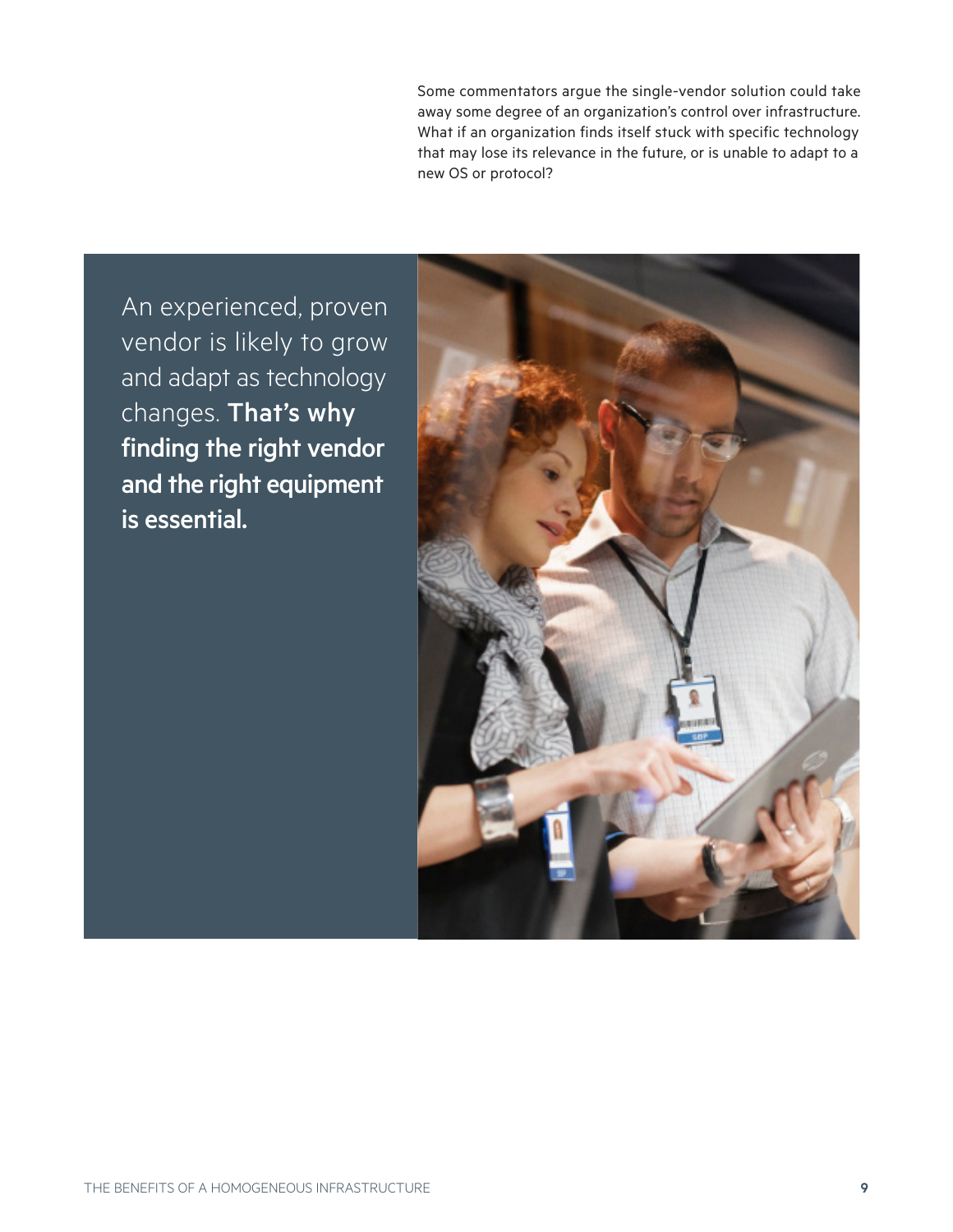**CHAPTER 3:**

# **Building the Right IT Infrastructure for Your Business**

CHAPTER TITLE GOES HERE IS NOT TITLE GOES HERE IS NOT TITLE GOES HERE IS NOT TITLE GOES HERE IS NOT TITLE GOES HERE IS NOT TITLE GOES HERE IS NOT TITLE GO. THE GOES HERE IS NO GO TO A 40 YO MALE OF THE GOES HERE IS NO GO T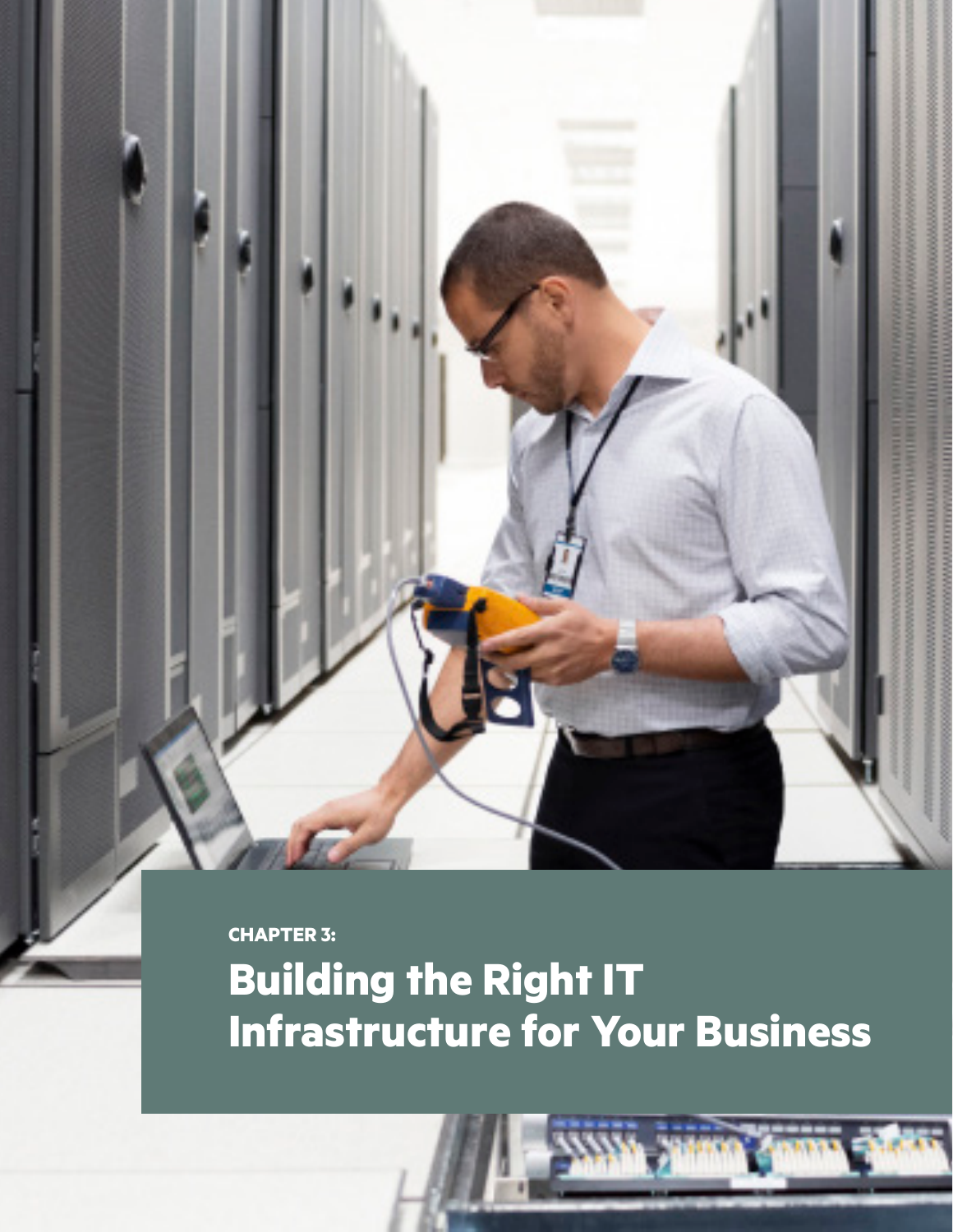**So, what's needed to select the best IT equipment for your infrastructure?** Your organization's size and goals will lead that determination.



**What are your power needs?** Choose enough to not only handle your present load, but also to grow as your organization grows.



**How much equipment will you install in your racks?** You'll need specific equipment sized to your needs or workload. Is this a workload-specific rack? A data storage system enclosure? A security-sensitive system?



**Where you house your IT equipment is important in determining your needs.** Vendors make racks to different specs, so planning your IT location will help you select your rack. Is it housed in a data center, server room or IT closet? The answer to this will dictate how much and what kind of IT infrastructure you can realistically incorporate.



**How much control do you need over your infrastructure?** Will you need to remotely access the infrastructure and IT equipment in your racks? Do you need to monitor and secure power usage and access to IT equipment in your racks?



**Of course, your IT budget will determine what you can buy.** As we've pointed out, savings now may mean higher costs later. If your budget supports a new infrastructure today, getting equipment designed to work together—even if it has a higher total price tag than the equipment bought through value shopping—may well be the best route, because it will save costs down the road when there may not be money in the budget.

HPE has tools to help you select the right rack and power equipment. The HPE Power Advisor is an easy-to-use tool that estimates your data center power requirements for your server and storage configurations.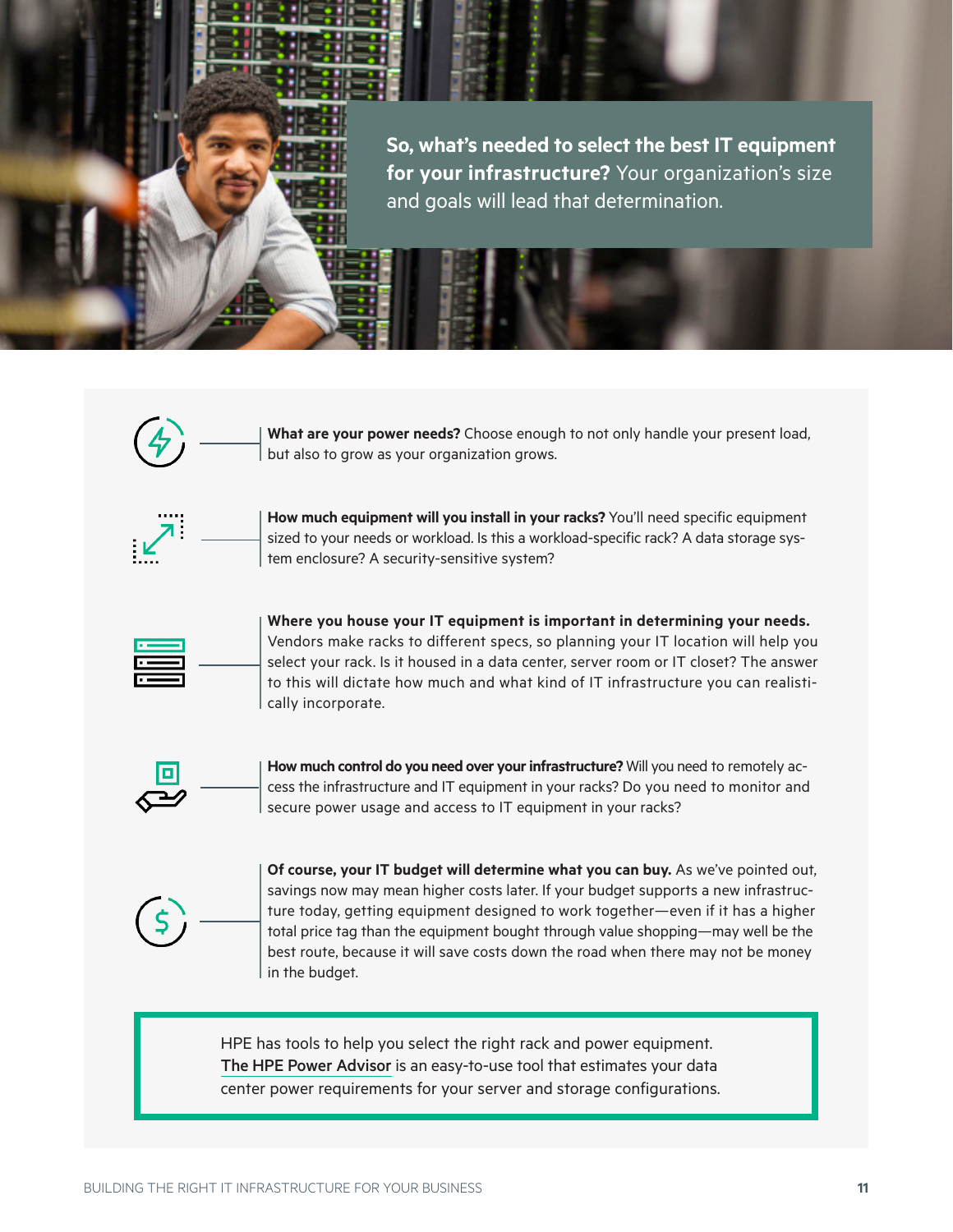**Putting It All Together CHAPTER 4:**

CHAPTER TITLE GOES HERE IN 1999 WAS ARRESTED FOR DESIGNATION AND THE USE OF THE USE OF THE USE OF THE USE OF THE USE OF THE USE OF THE USE OF THE USE OF THE USE OF THE USE OF THE USE OF THE USE OF THE USE OF THE USE OF THE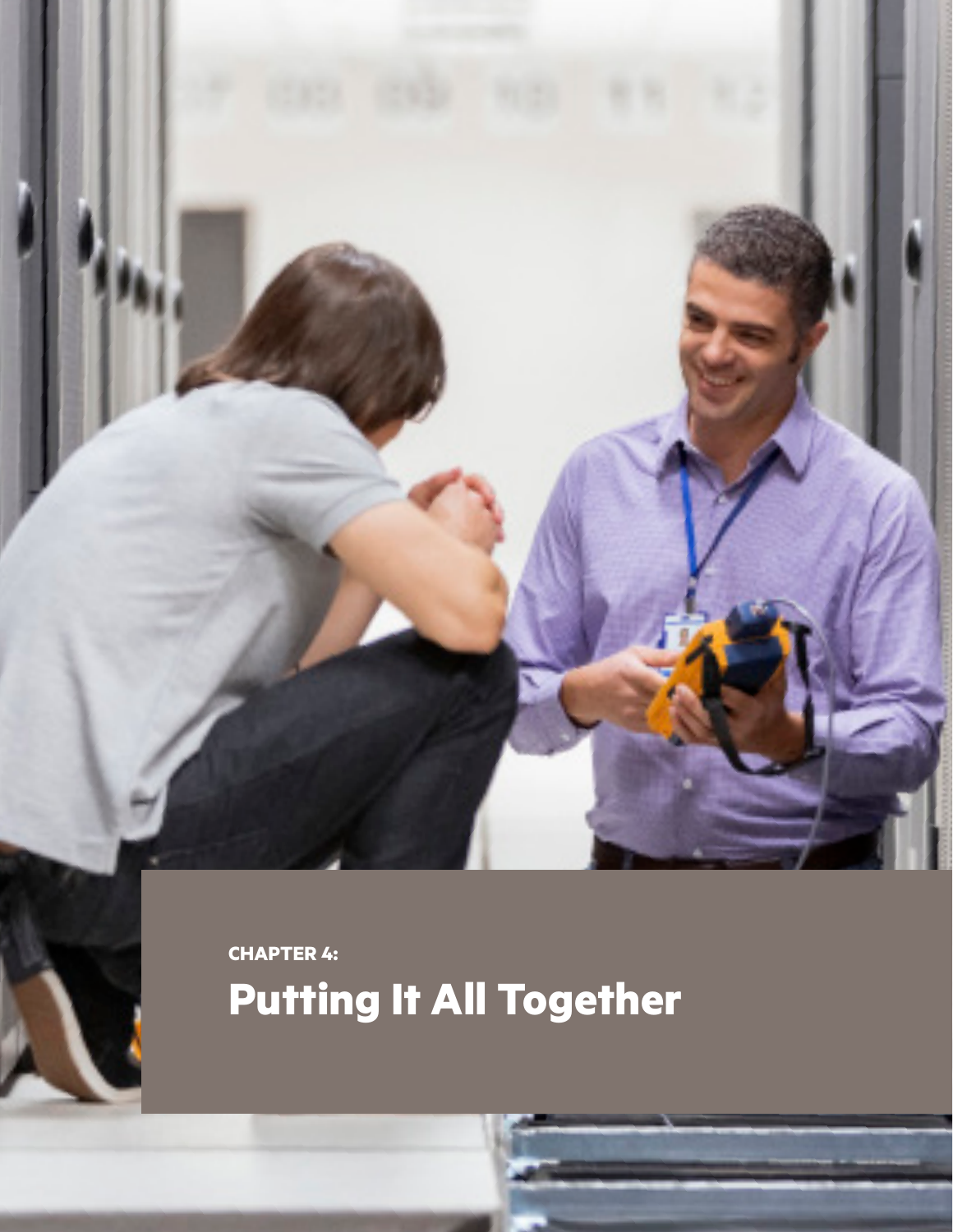"Now I can turn around and say to my other administrators, 'Look, our equipment is secure now.'"

**MATT MORRIS** Tech Support Coordinator, Belpre City Schools One participant in the SpicePanel, an IT professional in the manufacturing industry, was using a baker's rack for his IT infrastructure. Another IT professional, Matt Morris, with Belpre Schools, was using a secondhand rack that didn't lock, leaving it vulnerable to passing teachers or upset students.

For both, replacing these with the hardy, lockable HPE racks created security, organization—and peace of mind.

"The biggest benefit [of the HPE rack] is the ability to completely manage the whole infrastructure in the cage… now I can turn around and say to my other administrators, 'Look, our equipment is secure now.' This was the biggest thing to me, better managing the equipment," Morris said.

In fact, if the power supply elements, servers and other hardware are the heart and circulatory system of the infrastructure, the rack is the backbone, providing a solid foundation to protect an organization's investments and able to accommodate the growing needs of an everchanging IT infrastructure.

A high-quality rack can significantly reduce service costs by creating a smooth install process free of extra labor charges, as well as making future service calls less time-consuming.

As IT power requirements have increased, so have rack densities. They're now available in taller, wider and deeper options than ever before. Toolless installation has decreased set-up time, while side-breathing needs have increased rack widths to meet manufacturers' specifications and enhanced equipment performance and life through hot-aisle/ cold-aisle arrangements.

HPE's Rack Selection Tool helps organizations find the perfect rack for their needs. In five simple steps, you'll have a rack that meets your requirements, the accessories specific to the rack, and the ability to download your rack selection and share it via email.